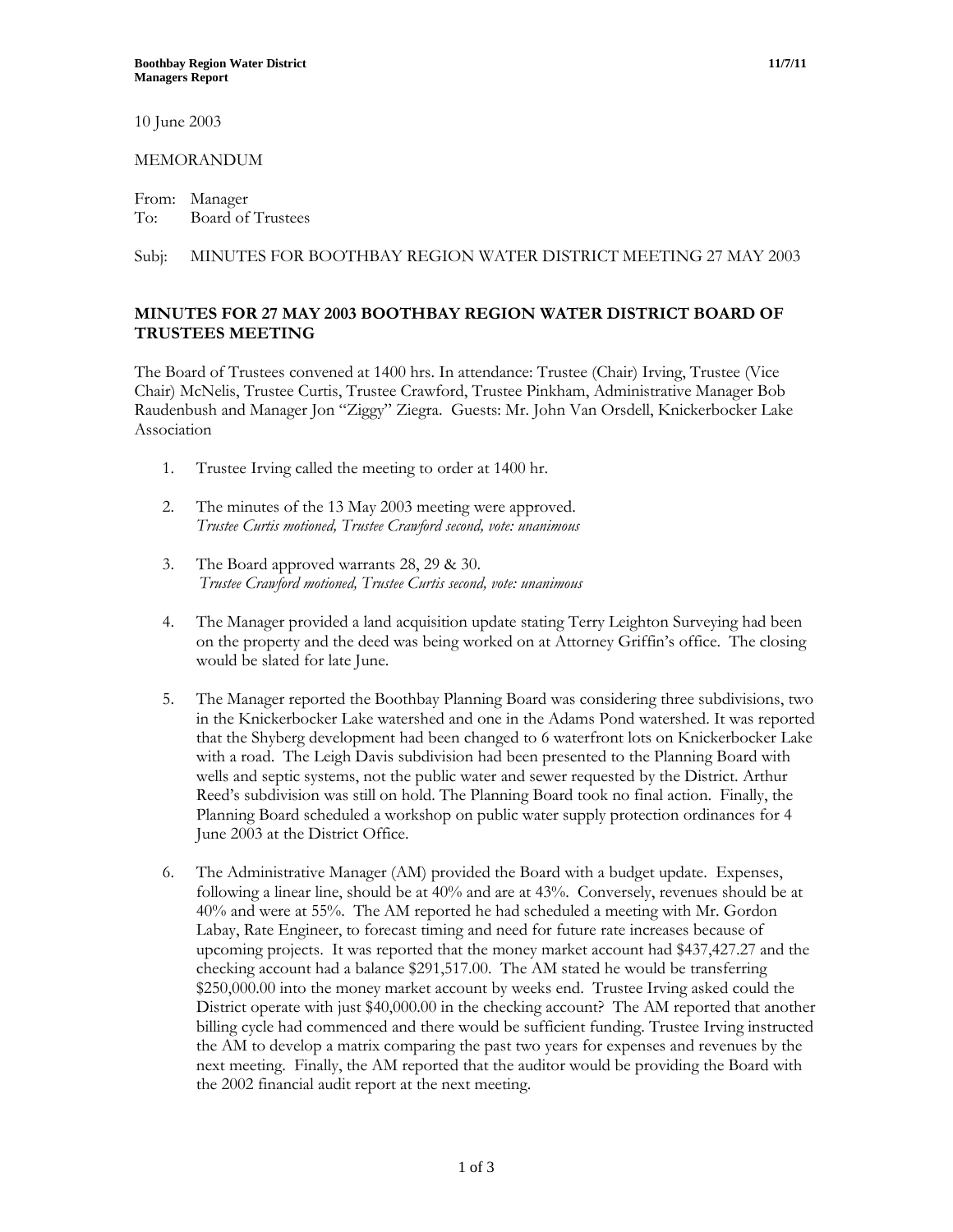- 7. The Manager reported he had met with Jeff and Jason Harris concerning the property on Kenniston Hill. In addition the Manager reported he had met with Wright-Pierce and ordered the preliminary survey work for the Kenniston Hill/East Boothbay Interconnection. The target dates were to complete the engineering, land acquisition, and bid packages this year so that a bid date for January/February 2004 could be accomplished. Construction is slated for 2004.
- 8. The Fluoridation Project was reported to be on-track. Construction was slated to begin the third week in June.
- 9. The Manager reported the DEP had released a preliminary amendment to the current Knickerbocker Lake Natural Resources Protection Act (NRPA) permit. A limit of 51.5 MGY was placed on the District for withdrawal. The Manager expressed that is not what he was hoping for but the permit did have mechanisms to increase this withdrawal rate if it is proven that a substantial threat to Campbell Stream does not exist. The funding for the Knickerbocker Pump Station was stated to be coming from the State Revolving Fund (SRF) and after the Manager consulted with Mr. Steve Levy, Maine Rural Water Association, it appeared the District was not eligible for any loan forgiveness or reduced interest rates. Trustee McNelis instructed the Manager to follow up with this fact with the Drinking Water Program and report back to the Board.
- 10. The AM provided the Board with an update on the District's web site, [www.bbrwd.com,](http://www.bbrwd.com/) and reported the site was now very functional. He reported minutes, procedures, history and a multitude of other facts had been posted. It was reported that any customer could find information that could answer many common questions.
- 11. Trustee Irving opened bids, of which there was only one, for the new ¾ ton utility truck. After reviewing the bid the Board accepted the bid from Strong Chevrolet, for a Chevrolet Silverado for the price of \$17,995.00 and opted to include extended coverage for the vehicle. *Trustee Curtis motioned, Trustee Pinkham second, vote: unanimous*
- 12. The Board took up the Robert & Pricilla Frazer abatement request. It appeared that a failed hot water heater had used an out of the ordinary amount of water. The Frazer's reported that it had leaked to a floor drain and they had been unaware. After careful consideration the Board approved an abatement of \$1,200.00 with the condition that the hot water tank be replaced.

*Trustee Pinkham motioned, Trustee McNelis second, vote: unanimous*

- 13. Trustee McNelis inquired when CC-Net was obligated to provide high speed Internet to the District. It was report by 30 June 2003.
- 14. The Trustee's deliberated on updating the goals of the District. After lengthy discussion the following was determined:

| Long Term      | <b>Short Term</b>                                 |  |
|----------------|---------------------------------------------------|--|
| Adams Pond Dam | Kenniston Hill & East Boothbay<br>Interconnection |  |

### **Priority List-1st Draft**